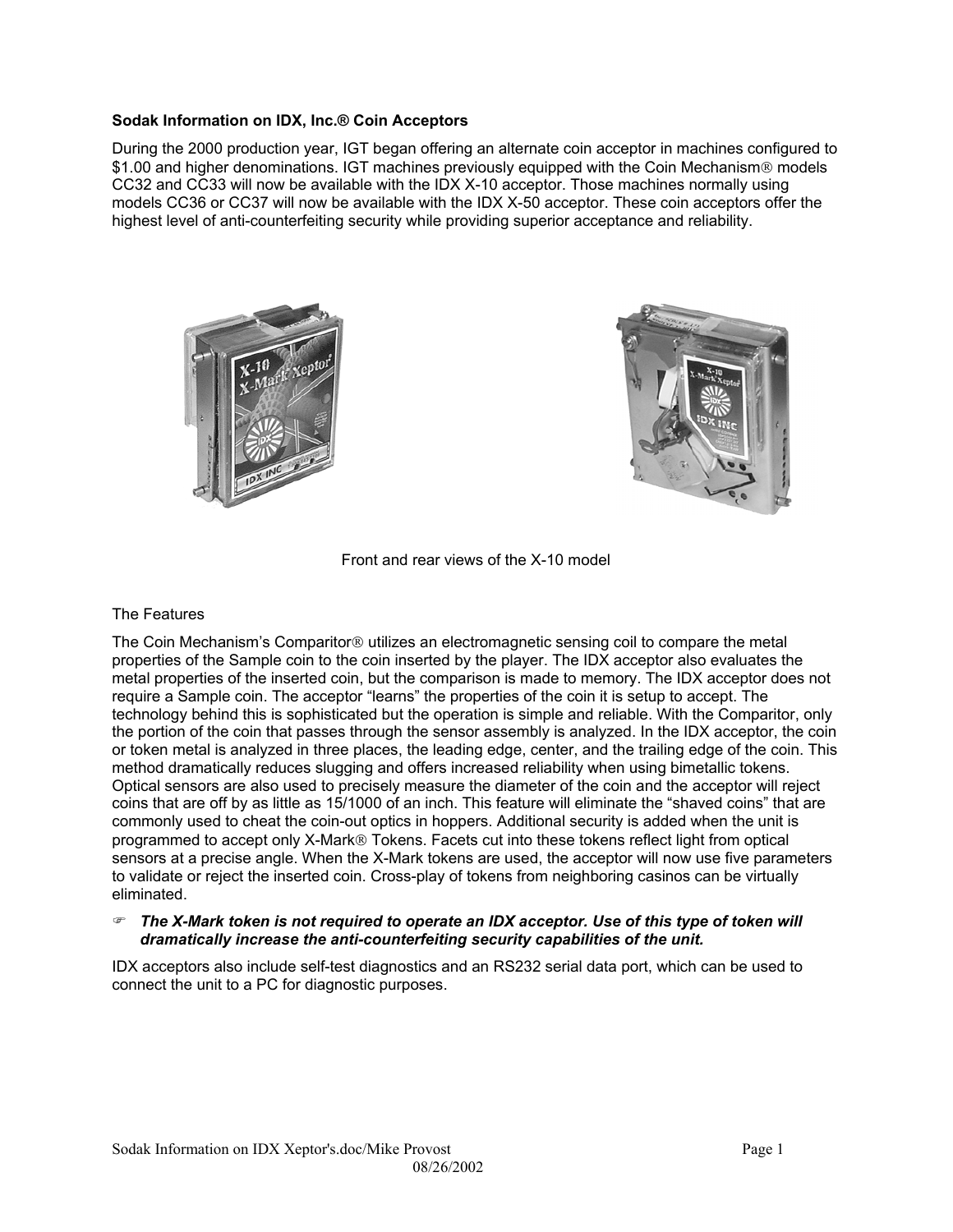## X-Mark Tokens

Incorporated into every IDX acceptor are two Optical Sensor assemblies that are used to "read" the facets cut into the X-Mark token. These tokens have a ring of angled cuts on both surfaces that will reflect light back to the sensor assemblies. The acceptor is manufactured to read reflected light back from only those tokens that are cut with the correct angle. The acceptor will read reflected light from both sides of the X-Mark token, even if the facet angles are different for each side. Osbourne Coinage<sup>®</sup> produces X-Mark tokens, under a license agreement with IDX.



Example of an X-Mark Coded Token

# Learning

Each IDX acceptor must be programmed for the coin(s) it is intended to accept. Both the X-10 and X-50 models have 6 memory locations, which can each be programmed with the properties of a different coin. Essentially, these acceptors can validate 6 different coins. In addition, the unit can be programmed to issue multiple credit pulses for each coin accepted. (*This feature is not available when installed in IGT equipment because the processor board in an IGT machine utilizes inputs from the coin-in optics to credit the accepted coin.)* IDX acceptors can also "learn" not to accept a specific coin.

The "learning" process is a simple procedure. Each unit is equipped with a 16 position rotary switch. Position 0 is reserved for normal operation. Positions 1-6 are used to program each of the 6 available memory locations. SW1 is used to determine the number of credit pulses issued for each accepted coin, *(for IGT machines this will be one).* Once the memory location and credit pulse has been specified, the acceptor is ready to be programmed. Six of the same type coins or tokens must be inserted into the acceptor. The LED will alternately flash red/green to indicate the coin parameters have been saved to memory. This process can be repeated for each memory location.

) *Important! The rotary switch must be returned to position "0" for normal operation.*



X-50 CPU Board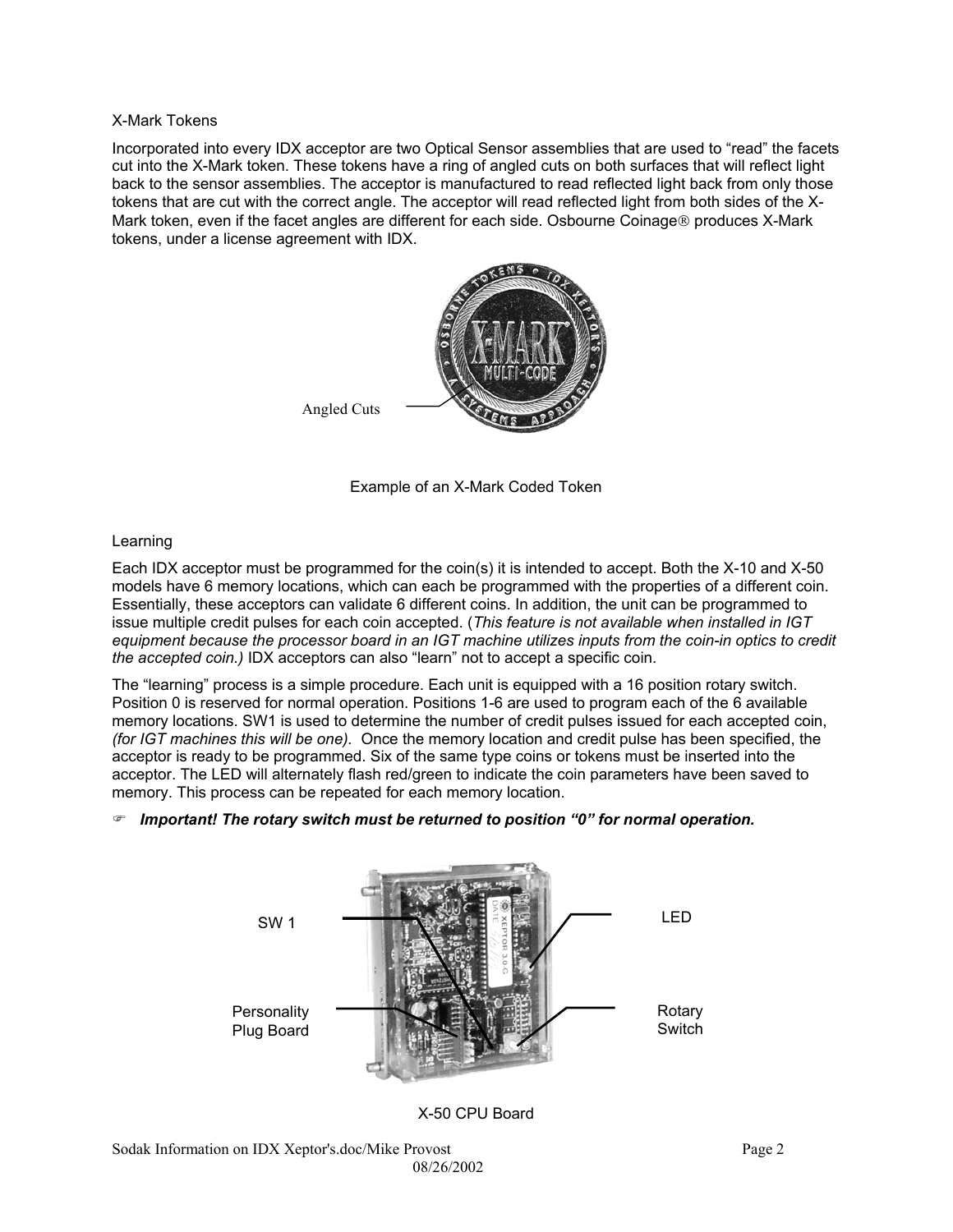### **Installation**

The IDX acceptors are designed to be a direct replacement for the Coin Mechanism Comparitor. The IDX unit will snap into the existing Coin Chassis. IDX provides a "Personality Plug" for each acceptor. These are designed to mate with the existing cabinet wiring without requiring any further modification. IDX units are designed to work a variety of coin and token sizes. The X-10 model can be used with coins up to 1.47" in diameter and .122" thick. The X-50 is used for coins with a diameter between 1.340" and 1.875" and a thickness up to .150". All IDX units are equipped with a sliding adjustment bracket that is used to specify coin thickness. For the X-10 model, coin diameter will be specified with snap in spacers. The X-50 model incorporates adjustable width guides that are used to set the coin diameter. Refer to IDX documentation for specific thickness and diameter settings.

If the X-10 is installed as a replacement for a CC32 or CC33, it will be necessary to change the Coin Head and Coin Base and the location of the Coin Chassis within the cabinet. Traditionally, the CC32 and CC33 Comparitors have been installed "backwards". The front of the unit faced into the main door of the machine. This was due to the manner in which an accepted coin exited the Comparitor. The accepted coin comes out the opposite side of the Comparitor from where it was inserted. The X-10 does not work in this fashion.

The X-50 is a two-piece model. The CPU for this acceptor is separate from the main unit. When installed into an IGT machine, the CPU assembly is usually mounted with Velcro, on the main door panel assembly. The acceptor portion of the X-50 is installed in the same manner as a CC36 or CC37, "backward" or facing into the machine door.



Thickness and Diameter Adjustments (X-10)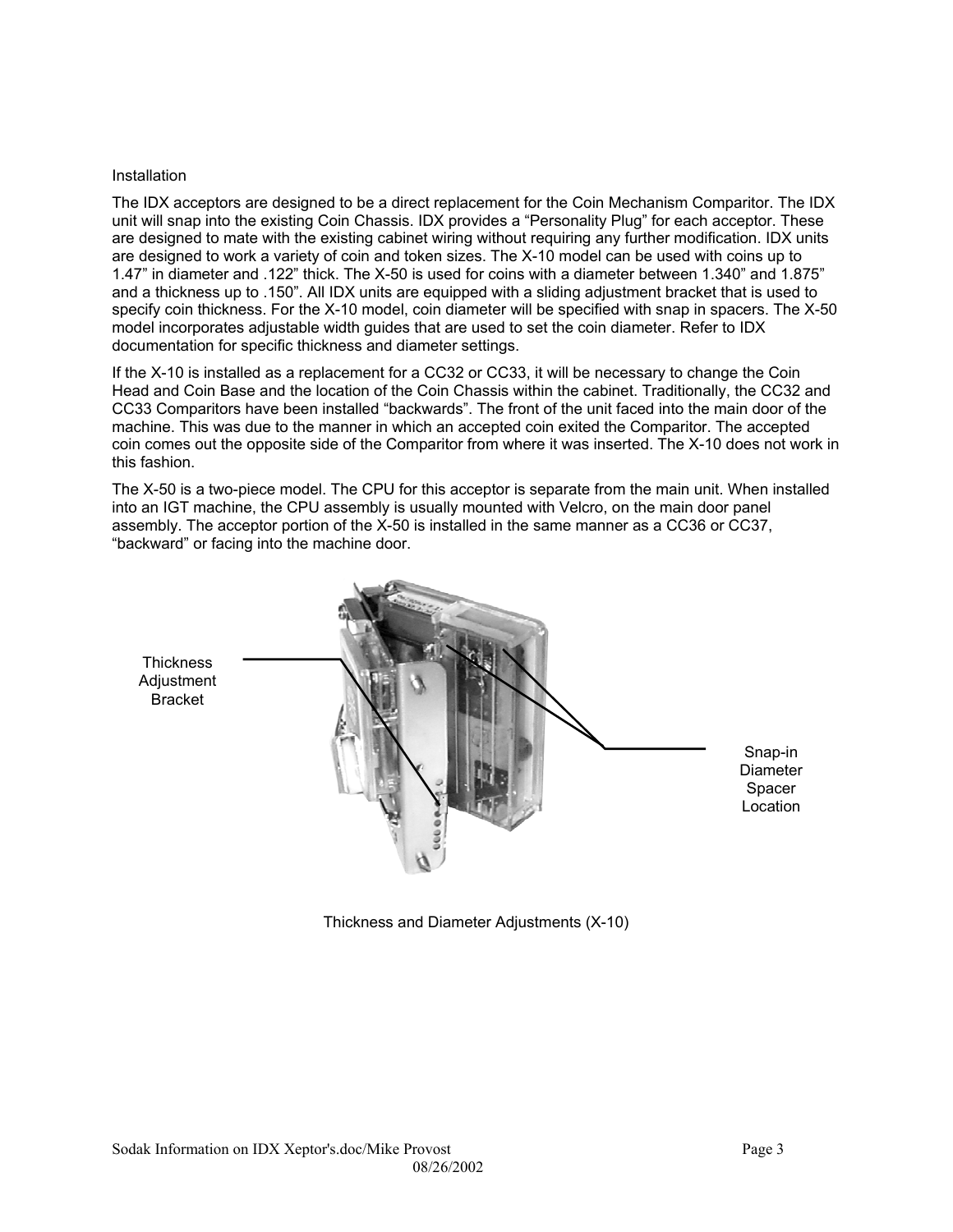## Field Tests and Diagnostics

The Rotary switch used for programming is also used for self-test functions. The LED is used as a service indicator and will display the results of each self-test. Rotary Switch should be in position "0" is for normal operation. A green LED indicates normal condition; flashing yellow or alternating red/green will indicate a malfunction. The table below illustrates the diagnostic functions associated with each switch setting and the corresponding LED condition. Additional diagnostic functions are available through the RS232 serial interface. Refer to IDX documentation for more details.

| <b>Rotary Switch</b> | <b>Function</b>                                        | <b>Action</b>                                                                                               | <b>Result</b>                                                                      |
|----------------------|--------------------------------------------------------|-------------------------------------------------------------------------------------------------------------|------------------------------------------------------------------------------------|
| 0                    | <b>Gate Relay Test</b>                                 | Press SW 1                                                                                                  | <b>Activates Gate Relay</b>                                                        |
| 7                    | <b>Memory Test</b>                                     | Observe LED color                                                                                           | Green LED = $pass$<br>$Red LED = fail$                                             |
| 8                    | <b>Credit Sensor Test</b>                              | Observe LED color                                                                                           | Yellow LED = not installed<br>Green LED = $pass$<br>Orange/Red LED = dirty/blocked |
| 9                    | <b>Optic Sensor Calibration</b><br>(front side optics) | Insert small piece of<br>white paper, folded<br>twice, into center of<br>coin chute and press<br><b>SW1</b> | Orange LED = Unit has<br>successfully adjusted the Optical<br>Sensor sensitivity.  |
| A                    | <b>Optic Sensor Calibration</b><br>(rear side optics)  | Follow procedures for<br><b>Front Side Optics</b>                                                           | Same as for Front Side Optics                                                      |
| B                    | Diameter Optics Sensor                                 | Observe LED                                                                                                 | Green LED = $pass$<br>RED/Orange Led = dirty/blocked                               |
| C                    | <b>Diameter Optics Sensor</b>                          | Observe LED                                                                                                 | Green $LED = pass$<br>RED/Orange Led = dirty/blocked                               |
| D                    | Diameter Optics Sensor                                 | Observe LED                                                                                                 | Green $LED = pass$<br>RED/Orange Led = dirty/blocked                               |
| E                    | <b>Inductive Metal Sensor</b>                          | Observe LED                                                                                                 | Green LED = $pass$<br>$Red LED = fail$                                             |
| F                    | <b>Inductive Metal Sensor</b>                          | Observe LED                                                                                                 | Green LED = $pass$<br>$Red LED = fail$                                             |

### IDX Diagnostic Functions

### De-learning

To clear a memory location within the IDX unit:

- 1. Select memory location with rotary switch.
- 2. Press SW 1.
- 3. Return rotary Switch to position "0".

### Unwanted Coins

To program the IDX acceptor *not* to accept a certain coin:

- 1. Turn Rotary Switch to position "1"
- 2. Press SW 1 13 times
- 3. Insert 6 of the undesired coins into the acceptor
- 4. Return Rotary Switch to position "0"
- 5. Desired coins can be programmed in any of the remaining memory locations.